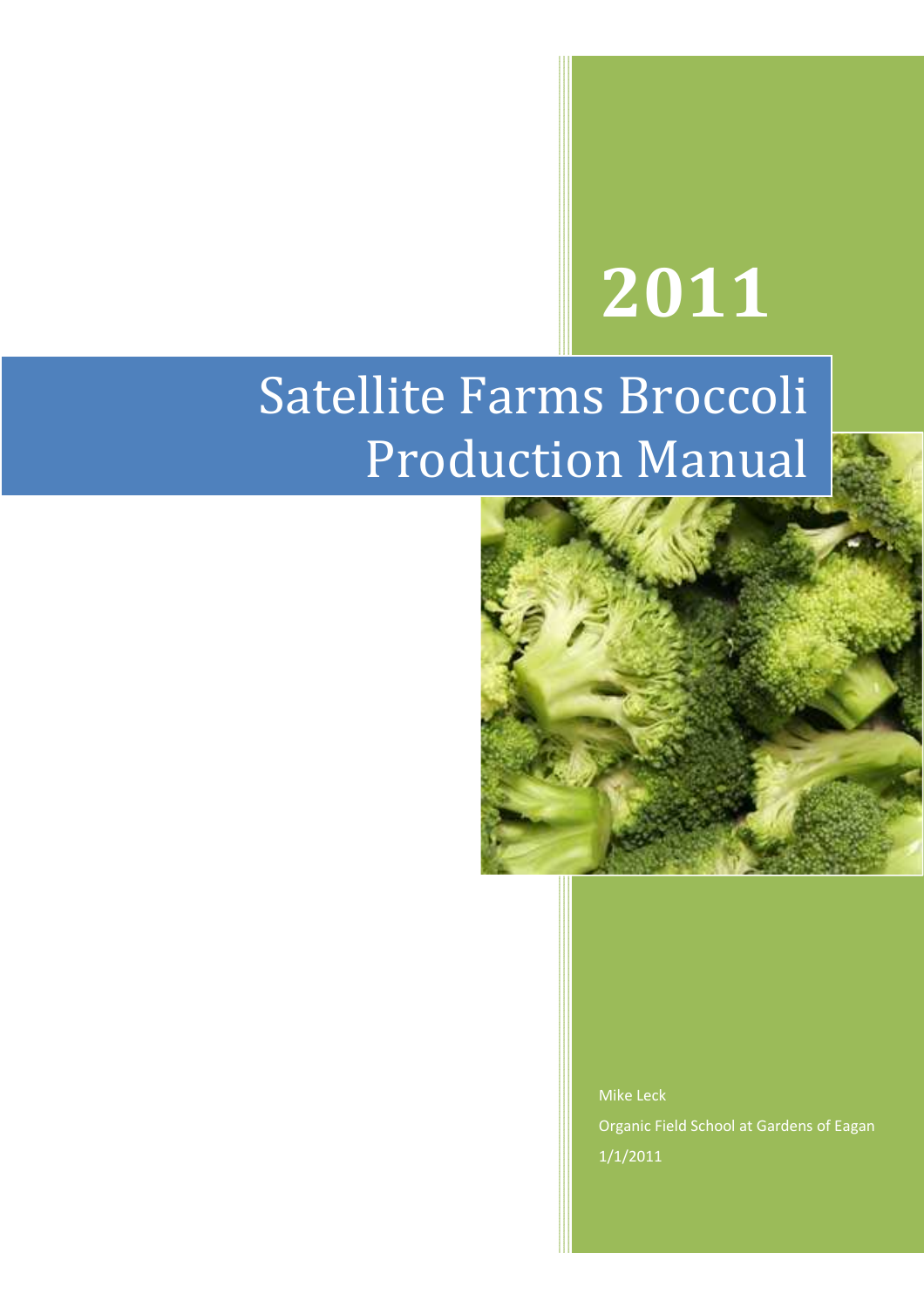- **Broccoli Varieties** 
	- Gypsy (58D)
		- Seed source : Johnny's, Snow Seed (usually the best price), Harris
		- This has been our go-to variety ever since we started summer production
		- Tends to be 2 weeks earlier than Imperial at the start of the season
		- Beautiful, delicious, easily cleaned heads especially in Fall
		- Does produce some side-shoots after crown harvest
		- Has less uniformity in the summer especially in very hot, dry weather.
	- Imperial (70D)
		- Seed source: Snow Seed
		- We've trialed this for the past 3 years and this year it will be our only variety planted for summer harvest (Mid July thru August)
		- Superior uniformity and heat resistance
		- First planting is at least 2 weeks behind Gypsy but as the season progresses this delay decreases
		- More difficult to clean due to size and toughness of stalks and stems.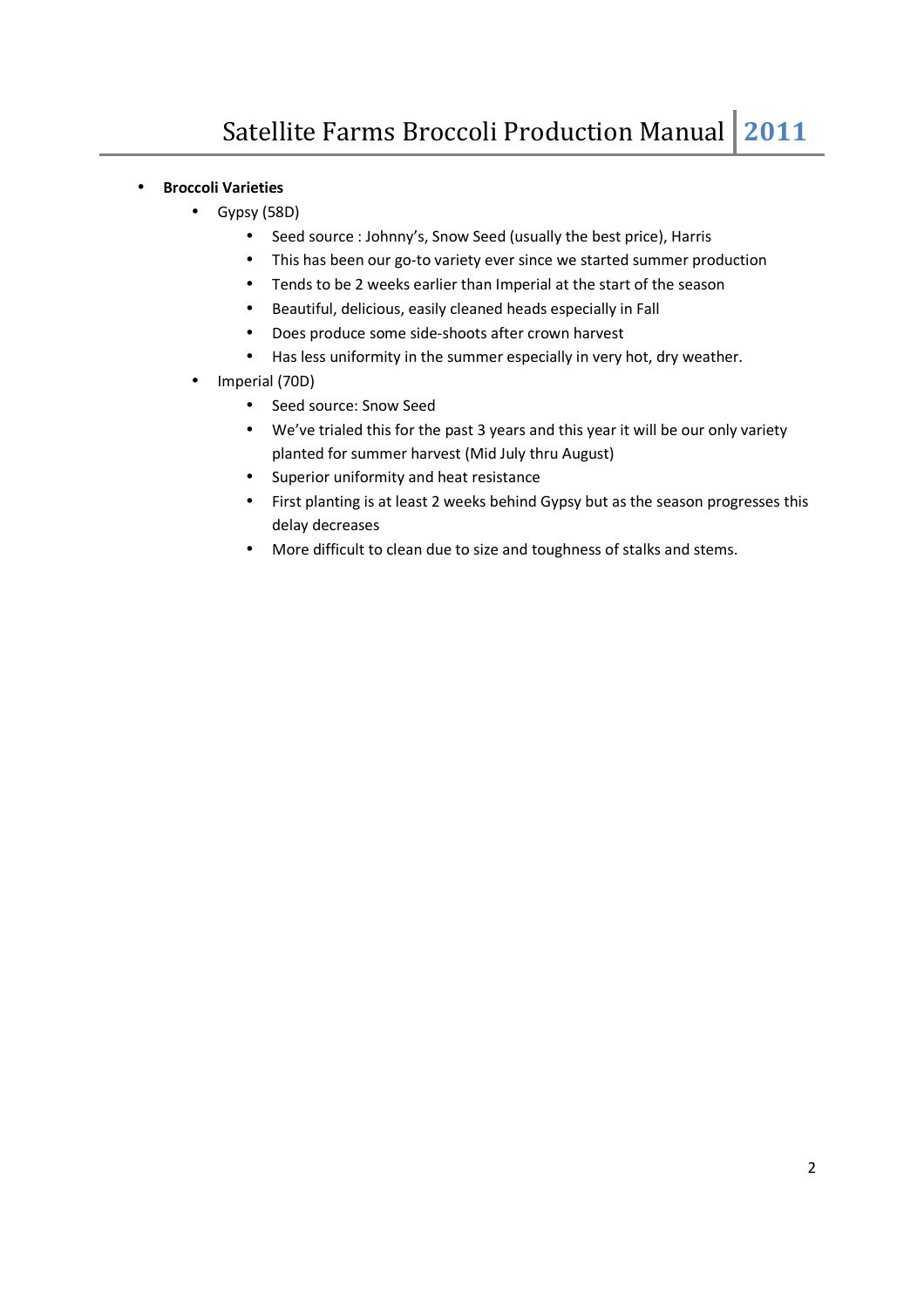#### • **Greenhouse Transplant Production**

- Schedule
	- Generally seed to transplant is 35-40 days
	- I error on having younger plants especially in spring in case the fields aren't ready. Also if planted in plug trays nutrient levels can decrease by the time the transplants are ready causing the plants to show signs of stress (purpling) and lose momentum.
	- Imperial is a little slower so I seed it a few days earlier.
	- We seed every week for 8 weeks in the greenhouse
- Seeding and Potting up
	- First 3 Plantings
		- 300 seeds per 1020 open flat
		- Germinate in chamber 48 hours at 75-80°
		- Ready to pot up in 2 weeks
		- Pot up to 1020 open flat 72 plants per flat (6 x 12). It is essential to plant these in a straight grid as they are cut prior to field transplanting.
	- Plantings 4-8
		- We direct seed these plants into an 1020 open flat using a vacuum seeder (Hand seeding would work as well as 72 plug trays)
		- We have a dibble board that indents the soil slightly and seeds drop into these indents. Then seeds are covered with thin layer of soil
		- Again the seeds need to be in a precise grid patter which facilitates cutting flats prior to field transplant (open flats only)
		- Flats germinate directly in the greenhouse usually in 3 days. Do not let the flats dry out during germination.
- **Fertility** 
	- If seeded into 72 plug trays extra nutrients are required. Generally fertilizing begins when plants are hardened off outdoors.
	- We've used fish emulsion in the past injected into greenhouse hose
	- This year we are supplementing with Vermont Compost Plus. This will be sprinkled on the flats and watered in.
	- If open flats are used more nutrients are available to each plant and extra nutrients may not be required. However heavy watering in hot sunny weather leaches nutrients out.
	- If plants begin to turn purple the plants are stressed and need more nutrients. It is best, obviously, to fertilize before plants exhibit stress.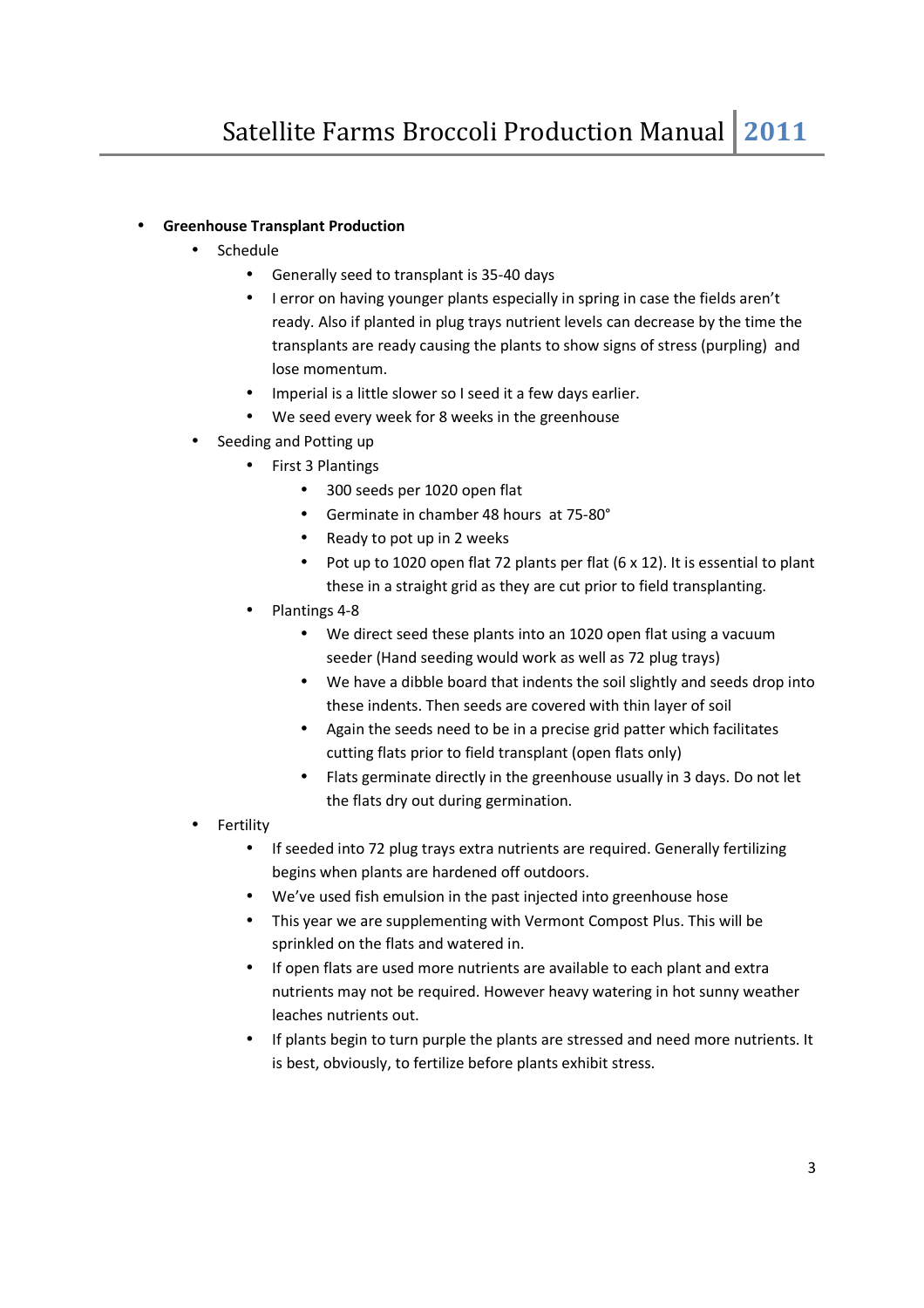- Preparing for Field Transplant
	- Harden off transplants by exposing to outside elements for 1 week before transplanting. Avoid excessive wind especially on first exposure.
	- If using plug trays skip the cutting steps.
	- 2-3 days in advance of transplanting open flats should be cut.
	- Cut width-wise so plants pull out in six packs during transplanting. This is why the plants need to be in a precise grid pattern to facilitate this cutting process. Cutting length-wise is not necessary as plants pull apart easily from the six packs.
	- Cutting damages roots and should be done in advance to reduce transplant shock.
	- Water all flats thoroughly immediately before transplanting to the field.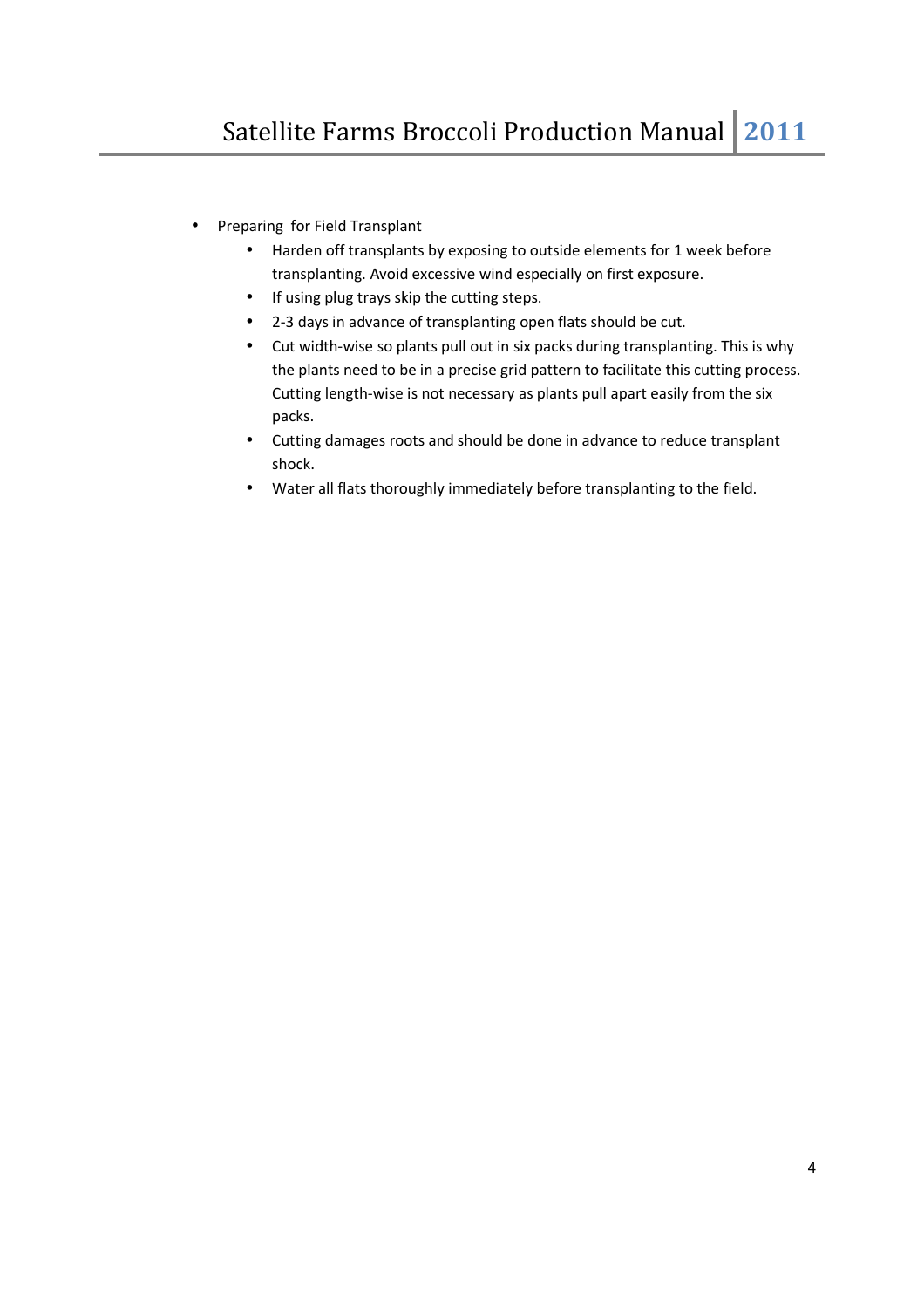#### • **Seedbed Transplant Production**

- Planting #9-#15 are done in the seedbed because the number of plants increases dramatically, soil temperature increases (enabling germination outdoors), and greenhouse space is unavailable.
- Stale Bed Preparation (New method for 2011)
	- Entire seedbed field is worked ASAP in the spring.
	- 2 weeks prior to 1<sup>st</sup> planting work field again then cover 1<sup>st</sup> bed with reemay to encourage weed seed germination
	- 1 week prior to  $1^{st}$  planting remove reemay when weeds are in thread stage to half inch in height kill them by shallow basket weeder, flame weeder, or by hand. Then recover with reemay and cover  $2^{nd}$  bed.
	- Do not work soil deep as this will bring up more weed seeds.
	- I generally avoid using a rototiller as this can lead to crusted soil and difficult germination
	- Continue adding a bed each week
- On the day of seeding
	- Remove reemay
	- Kill young weeds as in prior week (shallow basket weeder)
	- Fertilize bed with fine grade Sustane. Use basket weeder 140 on low creeper gear.
	- Use Jang seeder or other direct seeder with appropriate roller/plate size.
	- Plant 3x's as many seeds as you want transplants.
	- Rows are 6 inches apart
	- Cover with Reemay to keep out flea beetles until plants are 4-6 inches tall
- **Irrigation** 
	- The critical stage for moisture is during germination. Don't allow soil to become dry.
	- The Reemay helps retain moisture along with keeping out pests.
	- This year we will try using Mini-wobblers attached to our water tank and pump to evenly water seedbeds as needed.

#### **Transplanting Broccoli to the field**

- Transplants from the Greenhouse
	- Water transplants thoroughly
	- Spacing 15" between plants. 36" between rows
	- Plants should be watered during or soon after transplanting. Avoid using heavy overhead irrigation for 1 week after planting.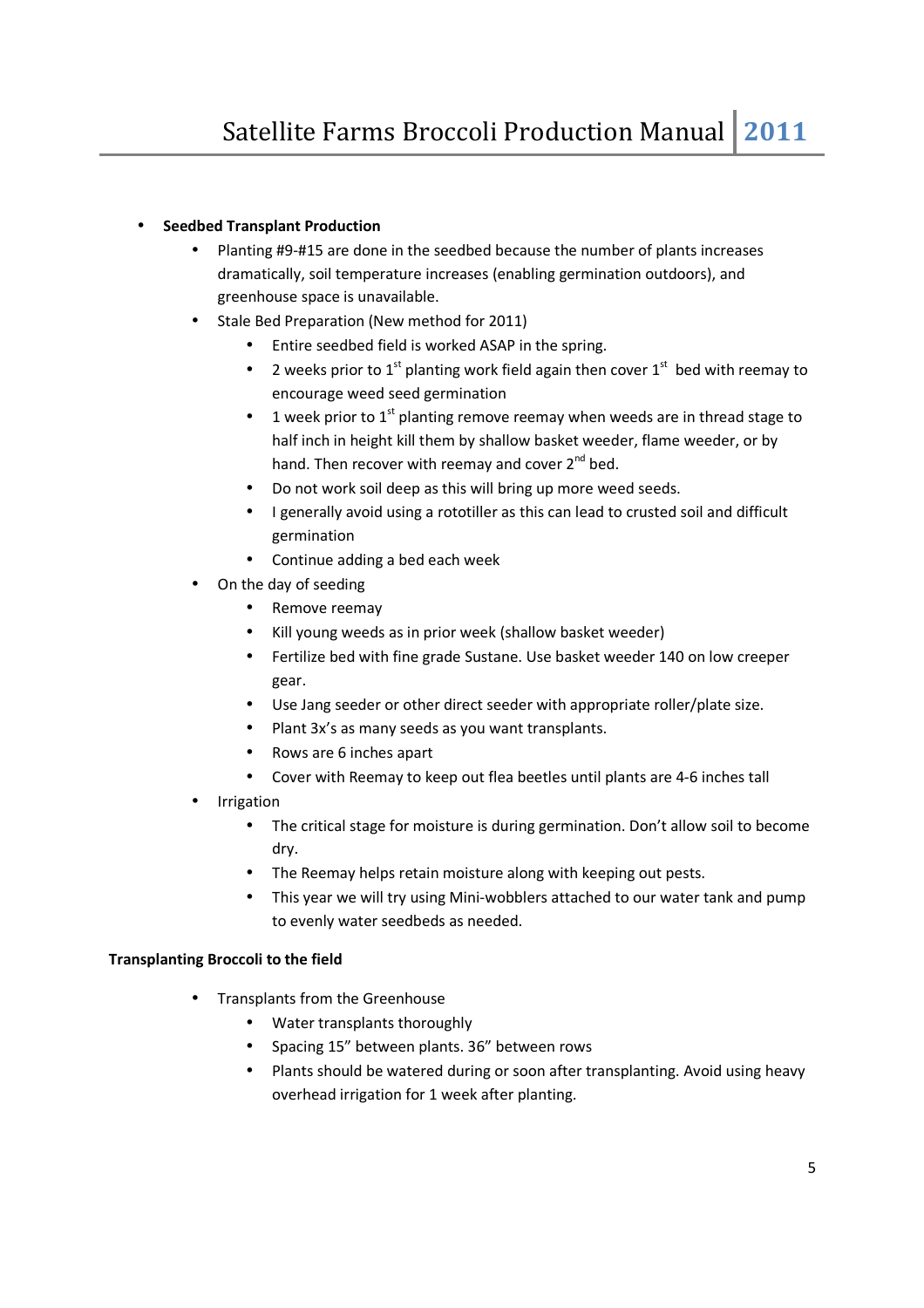- Transplants from Seedbed
	- Bare Root transplants are pulled the same day as they are planted.
	- If there exists an extended time between pulling plants and transplanting, plants can be placed in cooler.
	- Ideally transplanting is done after 2pm especially if temperatures exceed 80 degrees.
	- Ideally the roots remain wet but this can cause a muddy mess while transplanting.
	- Our mechanical tranplanter provides water directly to the roots during planting.
	- Do Not Use overhead irrigation until after shock period
	- Spacing 15" between plants and 36" between rows.
	- Bare Root shock period
		- Immediately after planting, transplants appear wilted and lay flat on the ground. Do not be alarmed.
		- As the roots develop the plants regain turgidity and will be fully upright 2-4 days after transplanting.
		- Do not use overhead irrigation for 1 week after transplanting as this can mat them down during shock time.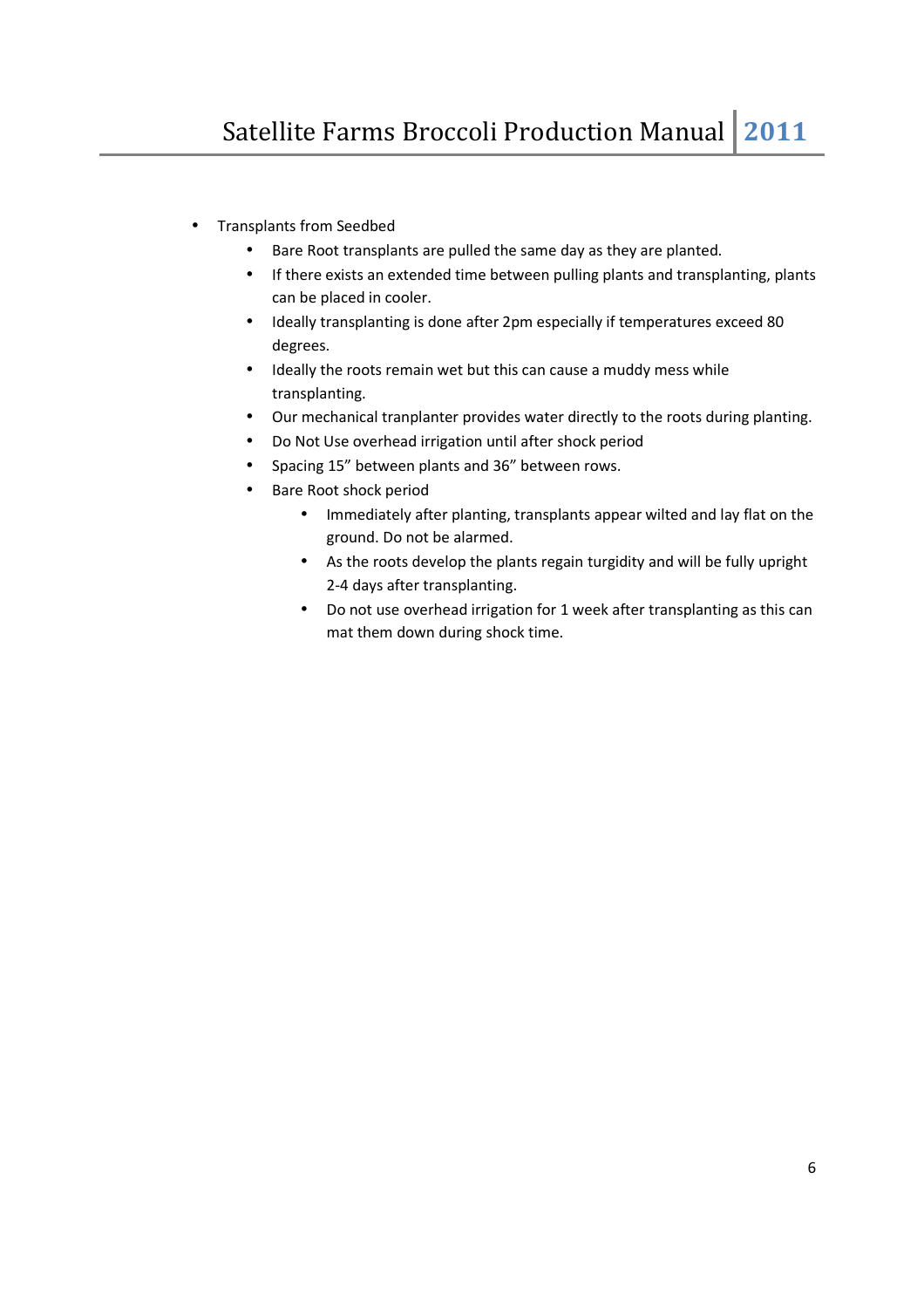#### • **After Planting Care**

- Keep weeds under control by cultivating or hand weeding when needed
- Sidedress plants one time using Sustane no earlier than 2 week and no later than 5 weeks after transplanting
- Irrigate when needed especially during hot weather and before the plants begin heading.
- Disease
	- Bacterial Soft Rot Caused by warm wet conditions with no drying for prolonged periods.
		- This can also occur in the fall and can be identified by its rotten odor.
		- Do Not harvest



- Black Rot caused by bacteria
	- Very destructive and contagious
	- Avoid fields with black rot. Wash equipment and clothes to avoid spreading to other fields.
	- Don't plant brassica in field for at least 2 years.



- Downy Mildew
	- Brown discolored beads on head
	- Especially prevalent in late fall plantings
	- Do Not Harvest.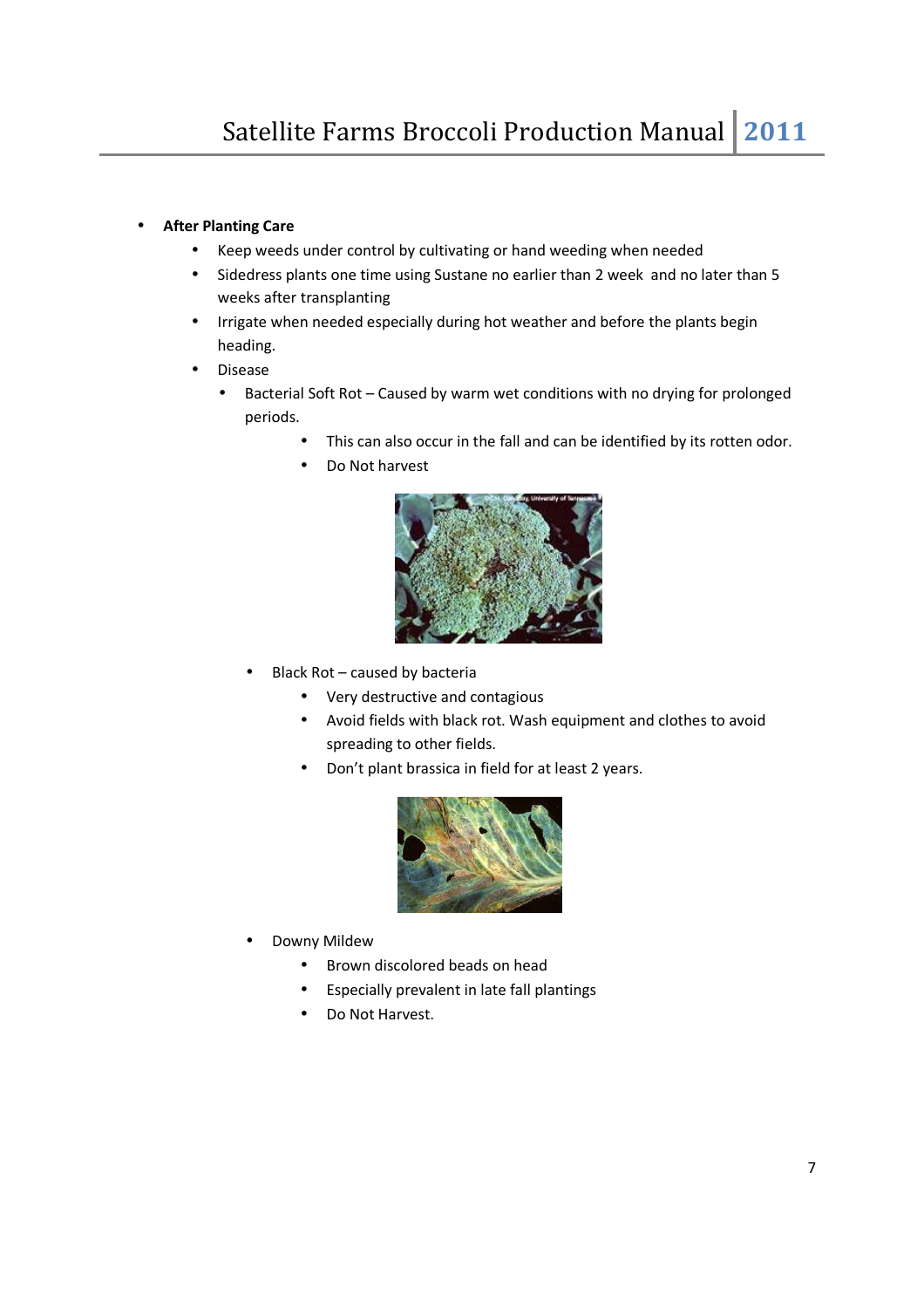- **Pests** 
	- Cabbage Worms and Cabbage Loopers
		- These generally eat the leaves and rarely do enough damage to kill the plant
		- However tolerance for worms in wholesale broccoli production is virtually zero.
		- When white or yellow butterflies are present inspect for worms and determine if spray is necessary
		- We control worms and loopers mainly with Dipel. Entrust also works but is more expensive and should be used if multiple pests are present.



- Flea Beetles
	- These do the most damage when the plants are young. Cover seedbed with floating row cover.
	- Plants in the field can be sprayed with Dipel, Pyganic, or Entrust to reduce pressure. If the plants are exceedingly stressed it may cause the plant to bolt rendering the head unharvestable.



- Root Maggots
	- We had our first encounter with root maggots in 2010
	- Decimated our first two plantings but only the first two plantings.
	- Maggots eat the root hairs effectively cutting off water. The plants wilt and die.
	- We have no control for this and are hoping 2010 was just a particularly bad year for pests due to strong southerly winds early in the season.

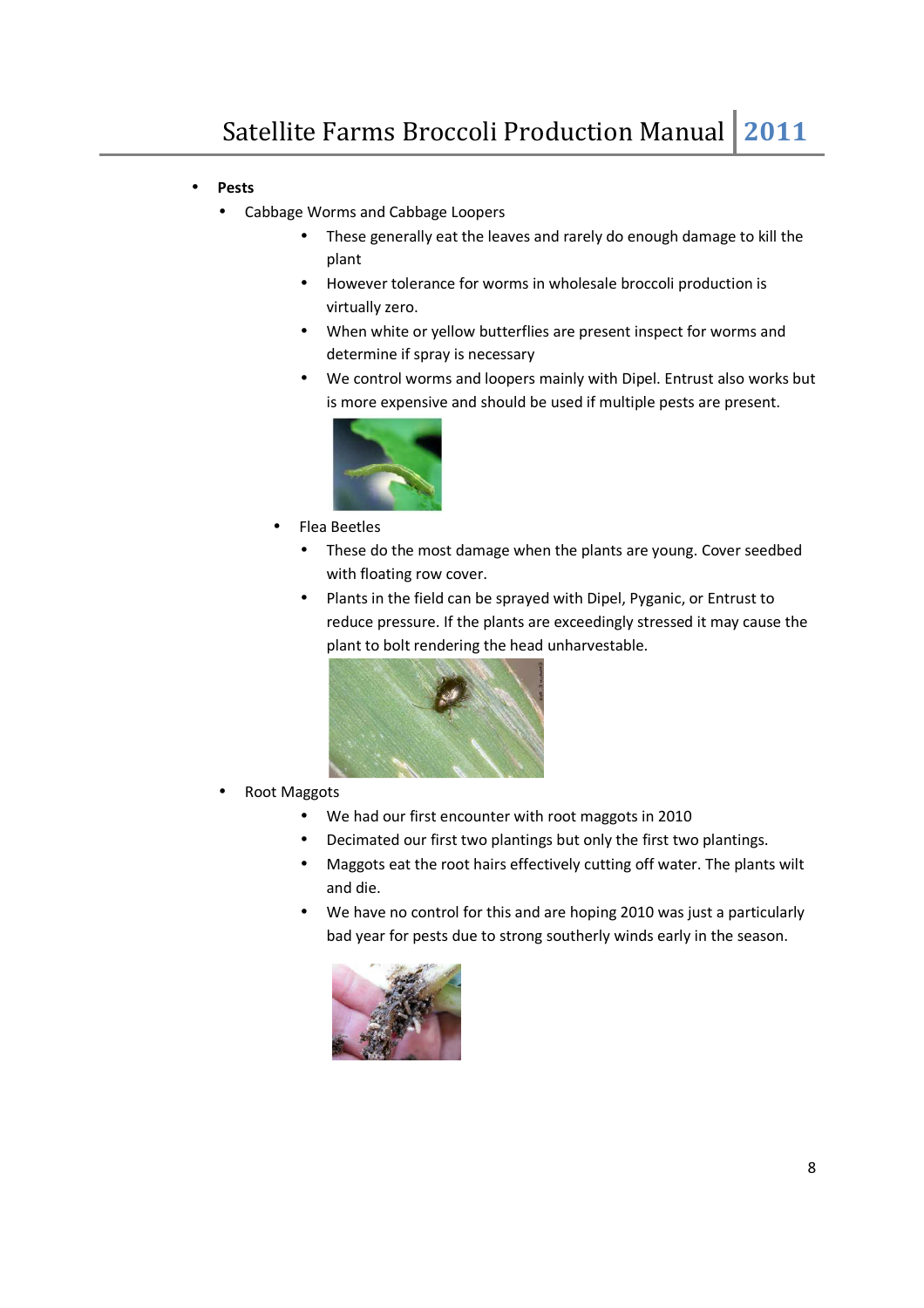### • **Forecasting,Harvest and Packing**

- Forecasting depends greatly on the weather and time of year
	- Forecasting June-August
		- To avoid losing broccoli but maximizing each plant's potential we harvest 3x's per week during the summer months.
		- Generally if the head is quarter-sized it is about 10 days to harvest.
		- Baseball sized is 4 days out
		- Softball sized will be picked the next time through (2 day usually)
	- Forecasting Sept-October
		- Daylight and temperatures are rapidly decreasing which makes forecasting different than in the summer months and temperature fluctuations affect growth rates substantially.
		- Baseball sized is now 10 days out
		- Softball is a week from harvest
		- We adjust our harvest to go through only twice per week and toward the end of the season we may only go through once a week.
		- Heads that look ready to pick can stay in the field for a week and not grow much when the temperatures stay below 50degrees.
	- Estimating Harvest
		- Look at weather forecast to help understand how fast heads become mature.
		- Count at least 2 rows per planting and average them.
		- Choose rows that give an accurate sample. (Don't choose two that are next to each other unless there are only two rows in the entire planting)
		- Divide total number of heads by 22 for Gypsy and 18 for Imperial to get the total number of forecasted boxes.
		- Forecast for the next 2 picks and keep those records in order to adjust your forecasts.
		- This is a difficult task and requires a lot of patience, practice and attention.